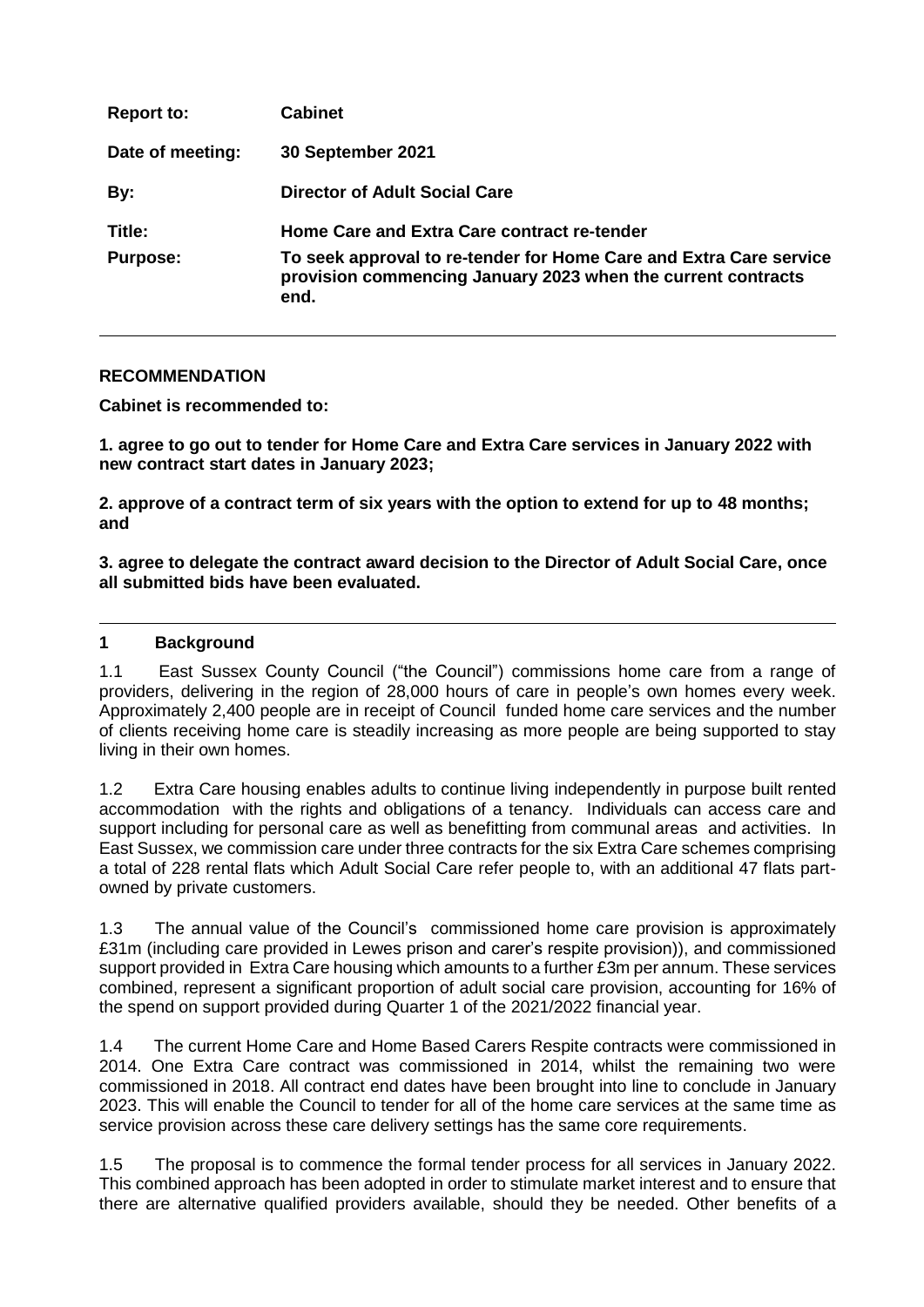combined tender include aligning opportunities to better enable providers to plan their longer-term business development and to make the most effective use of the Council's resources required to undertake such a significant tender.

1.6 Consultation and engagement has been undertaken with a range of internal and external stakeholders including home care and extra care providers, care workers, clients and carers to determine the new service model and procurement approach.

1.7 A comprehensive Equalities Impact Assessment has been carried out and an action plan developed. The groups directly affected by the tender are adults (clients and carers) with eligible care and support needs and staff and managers of home care services. The proposed changes are not expected to negatively impact any groups on the basis of their protected characteristics. The action plan identifies ways to further promote equality, equal opportunity and improve relations within equality target groups.

# **2 Tender approach and timetable**

2.1 An Approved List will be established jointly for Home Care, Home Based Carers Respite, Extra Care and Her Majesty's Prison (HMP) Lewes care arrangements. It is anticipated that approximately 50 providers will be accepted on to the Approved List, which is in line with the current provision. The Approved List will also be opened up on an annual basis to allow new providers to become Approved Providers throughout the duration of the Approved List.

2.2 The number of geographical areas for the provision of Home Care and Home Based Carers Respite across the County will increase from the current six areas to nine areas as outlined in Appendix 1. This increase will maintain stability in the market but address the issues in the areas of the market where it is most difficult to arrange provision , e.g. the Lewes and High Weald area, offering more choice of providers to the Council. Lead Providers will be expected to support 80% of new packages in each area.

2.3 Three of the nine areas have been designated Primary areas and the remaining six as Secondary areas. Primary areas represent those parts of the county with particularly high demand for homecare and generate sufficient levels of activity to sustainably support two Lead Providers whilst still benefitting from economies of scale and providing some mitigation to the Council in respect of the potential risks of business interruption and failure. Secondary areas will have one Lead Provider.

2.4 Once the Approved List has been created, a series of mini-competitions will be undertaken between successful providers to award call-off contracts for the following:

- The Lead provider(s) for Home Care and Home Based Carers Respite in each area.
- HMP Lewes care arrangements.
- Care arrangements in the six Extra Care schemes.

2.5 The proposed timetable purposely allows considerable tender and transition lead in time, given the scale of the tender process and the additional pressures on the market due to ongoing COVID-19 challenges, as follows:

- Market engagement on service model and procurement approach October / November
- Issue invitation to tender January 2022
- Award contracts June to August 2022
- Transition period July 2022 to January 2023
- Contract start January 2023

# **3 Contract term and value**

3.1 It is proposed that Home Care and Home Based Carers Respite and Extra Care services will be contracted for six years with the option to extend for up to 48 months. This would increase stability in the market while allowing for a review and re-tender of the contract after a maximum of